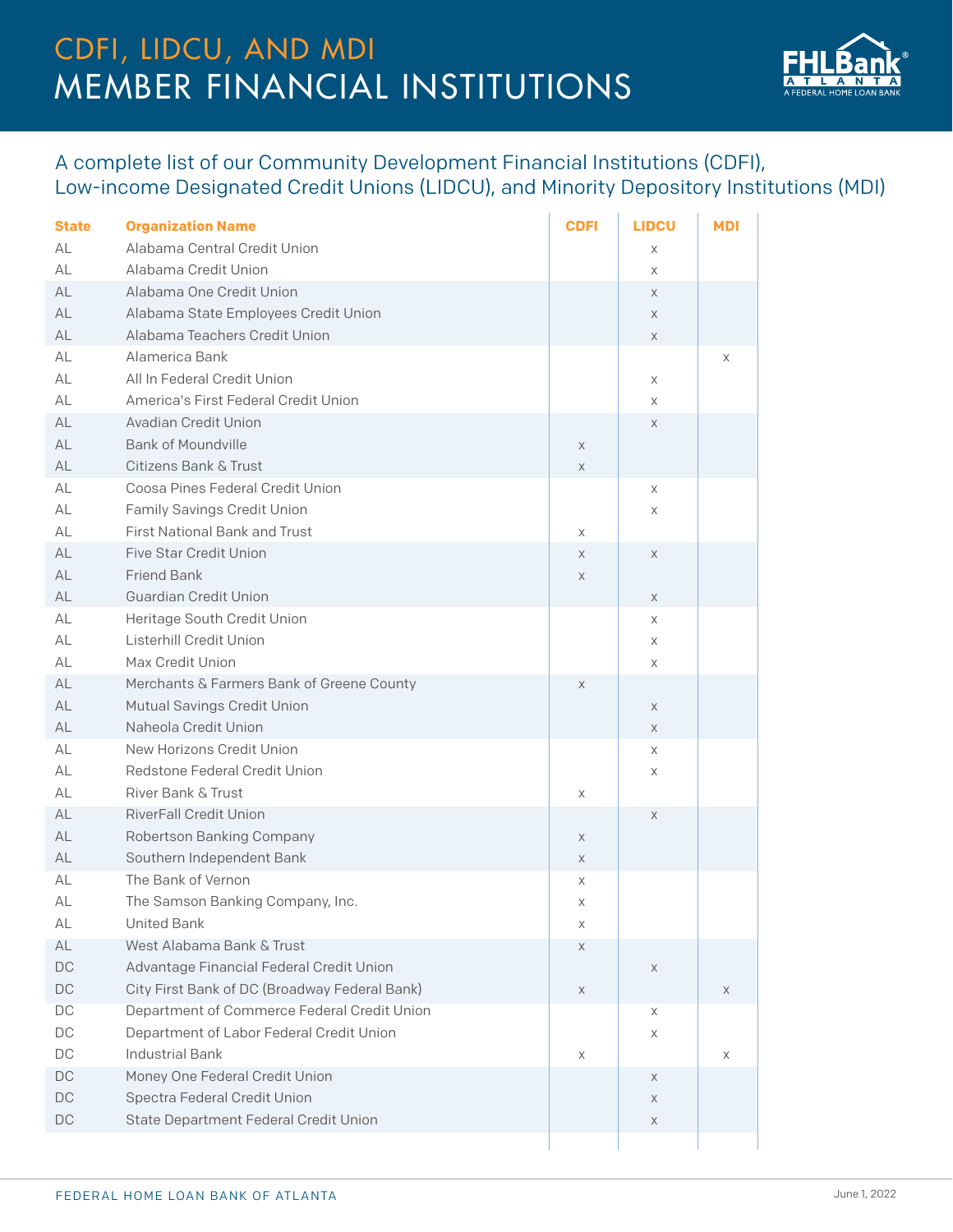| <b>State</b> | <b>Organization Name</b>                         | <b>CDFI</b> | <b>LIDCU</b> | <b>MDI</b> |  |
|--------------|--------------------------------------------------|-------------|--------------|------------|--|
| DC           | Transit Employees Federal Credit Union           |             | X            |            |  |
| DC           | <b>Transportation Federal Credit Union</b>       |             | X            |            |  |
| $DC$         | Treasury Department Federal Credit Union         |             | X            |            |  |
| DC           | Wright Patman Congressional Federal Credit Union |             | $\times$     |            |  |
| FL.          | 121 Financial Credit Union                       | X           | $\times$     |            |  |
| FL.          | Achieva Credit Union                             |             | $\times$     |            |  |
| FL.          | <b>Addition Financial Credit Union</b>           |             | X            |            |  |
| FL.          | AdventHealth Credit Union                        |             | X            |            |  |
| FL.          | Apollo Bank                                      |             |              | Χ          |  |
| FL.          | Banesco USA                                      |             |              | X          |  |
| FL.          | <b>BrightStar Credit Union</b>                   | X           | $\times$     |            |  |
| FL.          | Campus USA Credit Union                          |             | X            |            |  |
| FL.          | <b>Central Bank</b>                              |             |              | Χ          |  |
| FL.          | Coastline Federal Credit Union                   |             | X            |            |  |
| FL.          | Community Credit Union of Florida                | Χ           | X            |            |  |
| FL.          | Community First Credit Union of Florida          |             | $\times$     |            |  |
| FL.          | Dade County Federal Credit Union                 | X           | $\mathsf X$  |            |  |
| FL.          | Eglin Federal Credit Union                       |             | $\times$     |            |  |
| FL.          | <b>Envision Credit Union</b>                     | X           | X            |            |  |
| FL.          | <b>Fairwinds Credit Union</b>                    | Χ           | X            |            |  |
| FL.          | First Choice Credit Union                        |             | X            |            |  |
| FL.          | <b>First Commerce Credit Union</b>               |             | $\times$     |            |  |
| FL.          | First Florida Credit Union                       |             | $\mathsf X$  |            |  |
| FL.          | Florida Community Loan Fund, Inc.                | X           |              |            |  |
| FL.          | Florida Credit Union                             | Χ           | X            |            |  |
| FL.          | <b>Grow Financial Federal Credit Union</b>       |             | X            |            |  |
| FL.          | <b>GTE Federal Credit Union</b>                  | X           | X            |            |  |
| FL.          | Gulf Winds Credit Union                          |             | $\times$     |            |  |
| FL.          | <b>Harvesters Credit Union</b>                   |             | $\times$     |            |  |
| FL.          | <b>Innovations Federal Credit Union</b>          | X           | X            |            |  |
| FL           | Insight Credit Union                             |             | X            |            |  |
| FL           | Interamerican Bank A FSB                         |             |              | Χ          |  |
| FL.          | International Finance Bank                       |             |              | Χ          |  |
| FL.          | <b>iTHINK Financial Credit Union</b>             |             | $\times$     |            |  |
| FL.          | <b>JAX Federal Credit Union</b>                  |             | $\times$     |            |  |
| FL.          | JetStream Federal Credit Union                   | X           | X            |            |  |
| FL.          | Launch Credit Union                              |             | X            |            |  |
| FL.          | McCoy Federal Credit Union                       |             | X            |            |  |
| FL.          | Memorial Employees Federal Credit Union          |             | X            |            |  |
| FL.          | MIDFLORIDA Credit Union                          |             |              |            |  |
| FL.          | Neighborhood Lending Partners of Florida, Inc.   |             | X            |            |  |
| FL.          | Ocean Bank                                       | X           |              |            |  |
| FL.          | Orlando Credit Union                             |             |              | X          |  |
|              |                                                  |             | Χ            |            |  |
| FL.          | Panhandle Credit Union                           | Χ           | X            |            |  |
| FL.          | Pen Air Federal Credit Union                     |             | Χ            |            |  |
|              |                                                  |             |              |            |  |
|              |                                                  |             |              |            |  |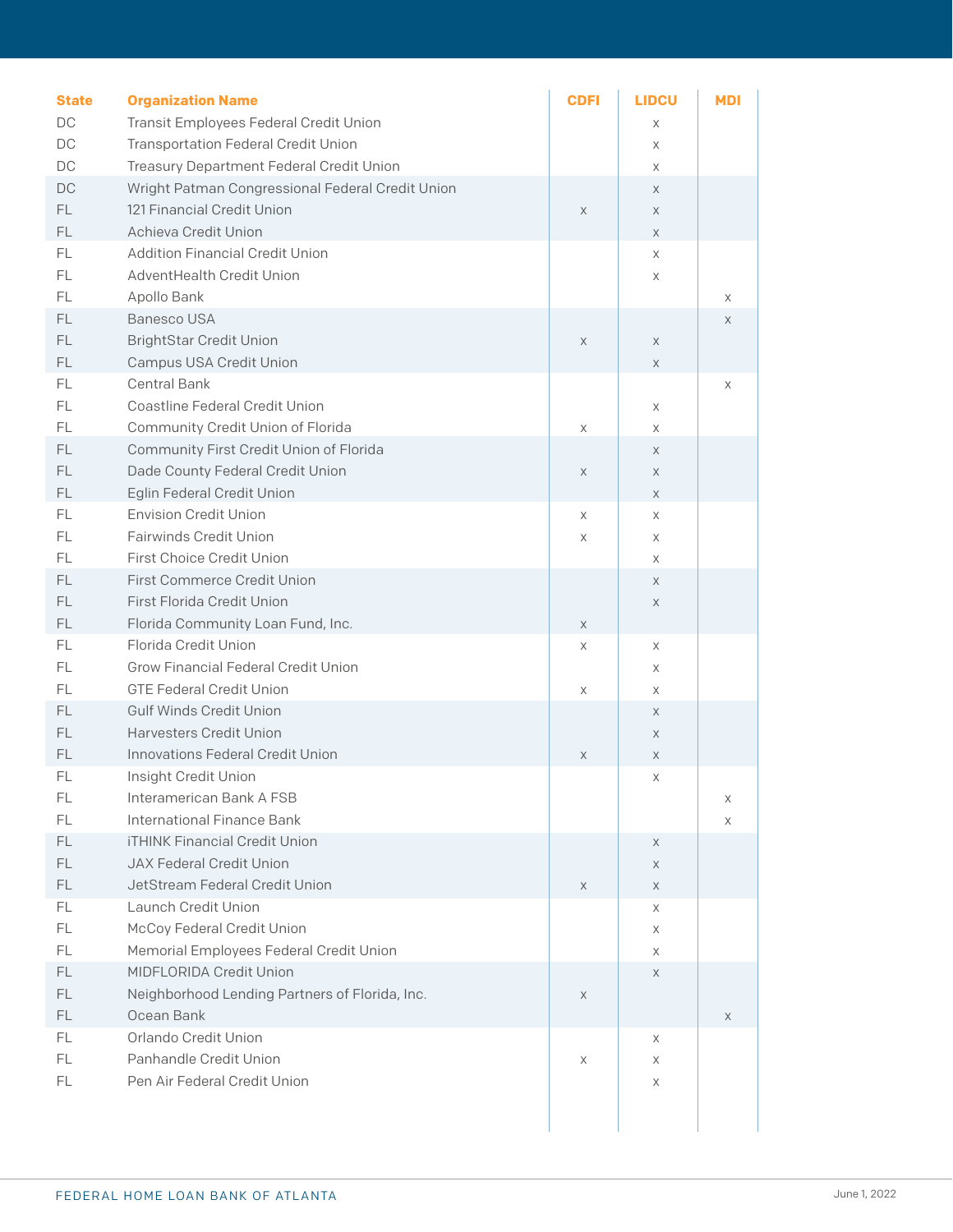| <b>State</b>  | <b>Organization Name</b>                                   | <b>CDFI</b> | <b>LIDCU</b> | <b>MDI</b> |  |
|---------------|------------------------------------------------------------|-------------|--------------|------------|--|
| <b>FL</b>     | Power Financial Credit Union                               |             | Χ            |            |  |
| FL            | Priority One Credit Union of Florida                       |             | X            |            |  |
| FL            | Publix Employees Federal Credit Union                      |             | X            |            |  |
| <b>FL</b>     | <b>Radiant Credit Union</b>                                |             | X            |            |  |
| FL            | San Antonio Citizens Federal Credit Union                  |             | X            |            |  |
| FL            | <b>Space Coast Credit Union</b>                            |             | X            |            |  |
| $\mathsf{FL}$ | <b>Suncoast Credit Union</b>                               | X           | X            |            |  |
| FL            | Sunstate Bank                                              |             |              | Χ          |  |
| FL            | Tampa Bay Federal Credit Union                             | X           | X            |            |  |
| $\mathsf{FL}$ | <b>Tropical Financial Credit Union</b>                     |             | X            |            |  |
| FL            | <b>Tyndall Federal Credit Union</b>                        |             | X            |            |  |
| FL.           | US Century Bank US                                         |             |              | X          |  |
| $\mathsf{FL}$ | <b>University Credit Union</b>                             |             | X            |            |  |
| FL            | <b>USF Federal Credit Union</b>                            | Χ           | X            |            |  |
| FL.           | VyStar Credit Union                                        | X           | Χ            |            |  |
| FL.           | We Florida Financial                                       | X           | X            |            |  |
| GA            | Access to Capital for Entrepreneurs, Inc.                  | X           |              |            |  |
| GA            | <b>Bank of Camilla</b>                                     | X           |              |            |  |
| GA            | <b>Carver State Bank</b>                                   | X           |              | X          |  |
| GA            | <b>Citizens Trust Bank</b>                                 | Χ           |              | Χ          |  |
| GA            | <b>Columbus Housing Initiative</b>                         | X           |              |            |  |
| GA            | Community Housing Capital, Inc.                            | $\times$    |              |            |  |
| GA            | Community Redevelopment Loan and Investment Fund, Inc. dba | $\mathsf X$ |              |            |  |
| GA            | Coosa Valley Credit Union                                  |             | X            |            |  |
| GA            | <b>Embassy National Bank</b>                               |             |              | Χ          |  |
| GA            | <b>Excel Federal Credit Union</b>                          |             | X            |            |  |
| GA            | First IC Bank                                              |             |              | Χ          |  |
| GA            | Georgia's Own Credit Union                                 |             | X            |            |  |
| GA            | Interstate Credit Union                                    | X           | X            |            |  |
| GA            | Loyal Trust Bank                                           |             |              | X          |  |
| GA            | <b>Marshland Credit Union</b>                              |             | Χ            |            |  |
| GA            | Metro City Bank                                            |             |              | X          |  |
| GA            | MidSouth Community Federal Credit Union                    |             | Χ            |            |  |
| GA            | Peach State Federal Credit Union                           | X           | X            |            |  |
| GA            | Promiseone Bank                                            |             |              | X          |  |
| GA            | <b>Quantum National Bank</b>                               |             |              | X          |  |
| GA            | <b>Robins Financial Credit Union</b>                       |             | X            |            |  |
| GA            | South Georgia Banking Company                              | Χ           |              |            |  |
| GA            | Southeast First National Bank                              | Χ           |              | Χ          |  |
| GA            | Southeastern Credit Union                                  |             | X            |            |  |
| GA            | <b>Touchmark National Bank</b>                             |             |              | X          |  |
| <b>MD</b>     | <b>ACT 1st Federal Credit Union</b>                        |             | X            |            |  |
| MD            | Andrews Federal Credit Union                               |             | Χ            |            |  |
| MD            | Atlantic Financial Federal Credit Union                    |             | X            |            |  |
| MD            | Baltimore Community Lending, Inc.                          | Χ           |              |            |  |
|               |                                                            |             |              |            |  |
|               |                                                            |             |              |            |  |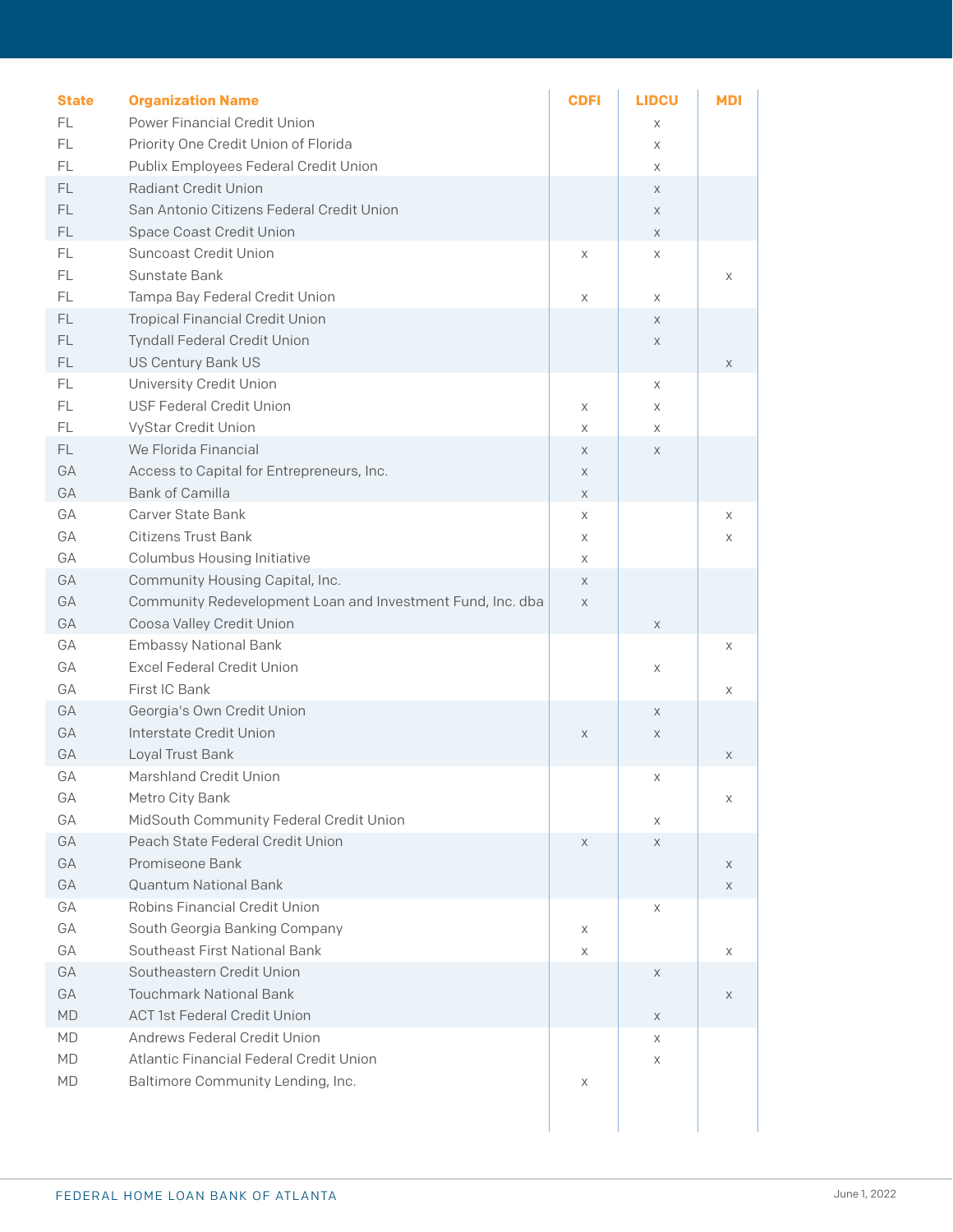| <b>State</b>           | <b>Organization Name</b>                                                   | <b>CDFI</b> | <b>LIDCU</b> | MDI |
|------------------------|----------------------------------------------------------------------------|-------------|--------------|-----|
| <b>MD</b>              | <b>Bull Dog Federal Credit Union</b>                                       |             | X            |     |
| MD                     | Capital Area Realtors Federal Credit Union<br>Chessie Federal Credit Union |             | X            |     |
| MD<br><b>MD</b>        | Enterprise Community Loan Fund, Inc.                                       | X           | X            |     |
| <b>MD</b>              | <b>FedChoice Federal Credit Union</b>                                      |             | X            |     |
| <b>MD</b>              | First Eagle Federal Credit Union                                           |             | $\times$     |     |
| MD                     | First Peoples Community Federal Credit Union                               |             | X            |     |
| MD                     | Lafayette Federal Credit Union                                             |             | X            |     |
| MD                     | Market USA Federal Credit Union                                            |             | X            |     |
| <b>MD</b>              | Marriott Employees Federal Credit Union                                    |             | X            |     |
| <b>MD</b>              | Mid-Atlantic Federal Credit Union                                          |             | X            |     |
| <b>MD</b>              | Municipal Employees Credit Union of Baltimore                              | X           | $\times$     |     |
| MD                     | Neighborhood Housing Services of Baltimore, Inc.                           | Χ           |              |     |
| MD                     | Nymeo Federal Credit Union                                                 |             | X            |     |
| MD                     | Securityplus Federal Credit Union                                          |             | X            |     |
| <b>MD</b>              | Signal Financial Federal Credit Union                                      |             | X            |     |
| <b>MD</b>              | SkyPoint Federal Credit Union                                              | Χ           | X            |     |
| <b>MD</b>              | The Harbor Bank of Maryland                                                | X           |              | X   |
| MD                     | U.S. Postal Service Federal Credit Union                                   |             | X            |     |
| <b>NC</b>              | <b>Acclaim Federal Credit Union</b>                                        |             | X            |     |
| <b>NC</b>              | Allegacy Federal Credit Union                                              |             | X            |     |
| <b>NC</b>              | American Partners Federal Credit Union                                     |             | X            |     |
| <b>NC</b>              | Carolina Cooperative Federal Credit Union                                  |             | X            |     |
| <b>NC</b>              | Carolina Federal Credit Union                                              |             | $\times$     |     |
| <b>NC</b>              | Charlotte Metro Federal Credit Union                                       |             | X            |     |
| <b>NC</b>              | <b>Coastal Federal Credit Union</b>                                        |             | X            |     |
| <b>NC</b>              | Duke University Federal Credit Union<br>Fort Bragg Federal Credit Union    |             | X            |     |
| <b>NC</b><br><b>NC</b> | Greensboro Municipal Federal Credit Union                                  |             | X            |     |
| <b>NC</b>              | <b>HealthShare Credit Union</b>                                            |             | X            |     |
| <b>NC</b>              | Latino Community Credit Union                                              | Χ           | X<br>X       |     |
| <b>NC</b>              | Local Government Federal Credit Union                                      | Χ           | X            |     |
| <b>NC</b>              | Lumbee Guaranty Bank                                                       |             |              | Χ   |
| <b>NC</b>              | Marine Federal Credit Union (INC)                                          | X           | X            |     |
| <b>NC</b>              | Mechanics & Farmers Bank                                                   | Χ           |              | X   |
| NC                     | Mountain Credit Union                                                      |             | X            |     |
| NC                     | North Carolina Community Federal Credit Union                              |             | Χ            |     |
| <b>NC</b>              | Nova Credit Union                                                          | Χ           | Χ            |     |
| <b>NC</b>              | Piedmont Advantage Credit Union                                            |             | X            |     |
| $\rm NC$               | Self-Help Credit Union                                                     | X           | X            |     |
| <b>NC</b>              | Self-Help Federal Credit Union                                             | Χ           | X            |     |
| NC                     | Self-Help Ventures Fund                                                    | X           |              |     |
| $NC$                   | Sharonview Federal Credit Union                                            |             | Χ            |     |
| <b>NC</b>              | <b>Shuford Federal Credit Union</b>                                        |             | Χ            |     |
| <b>NC</b>              | <b>Truliant Federal Credit Union</b>                                       | Χ           | X            |     |
| <b>NC</b>              | Welcome Federal Credit Union                                               |             | X            |     |
| SC                     | Carolina Foothills Federal Credit Union                                    | Χ           | X            |     |
| SC                     | Carolina Trust Federal Credit Union                                        |             | X            |     |